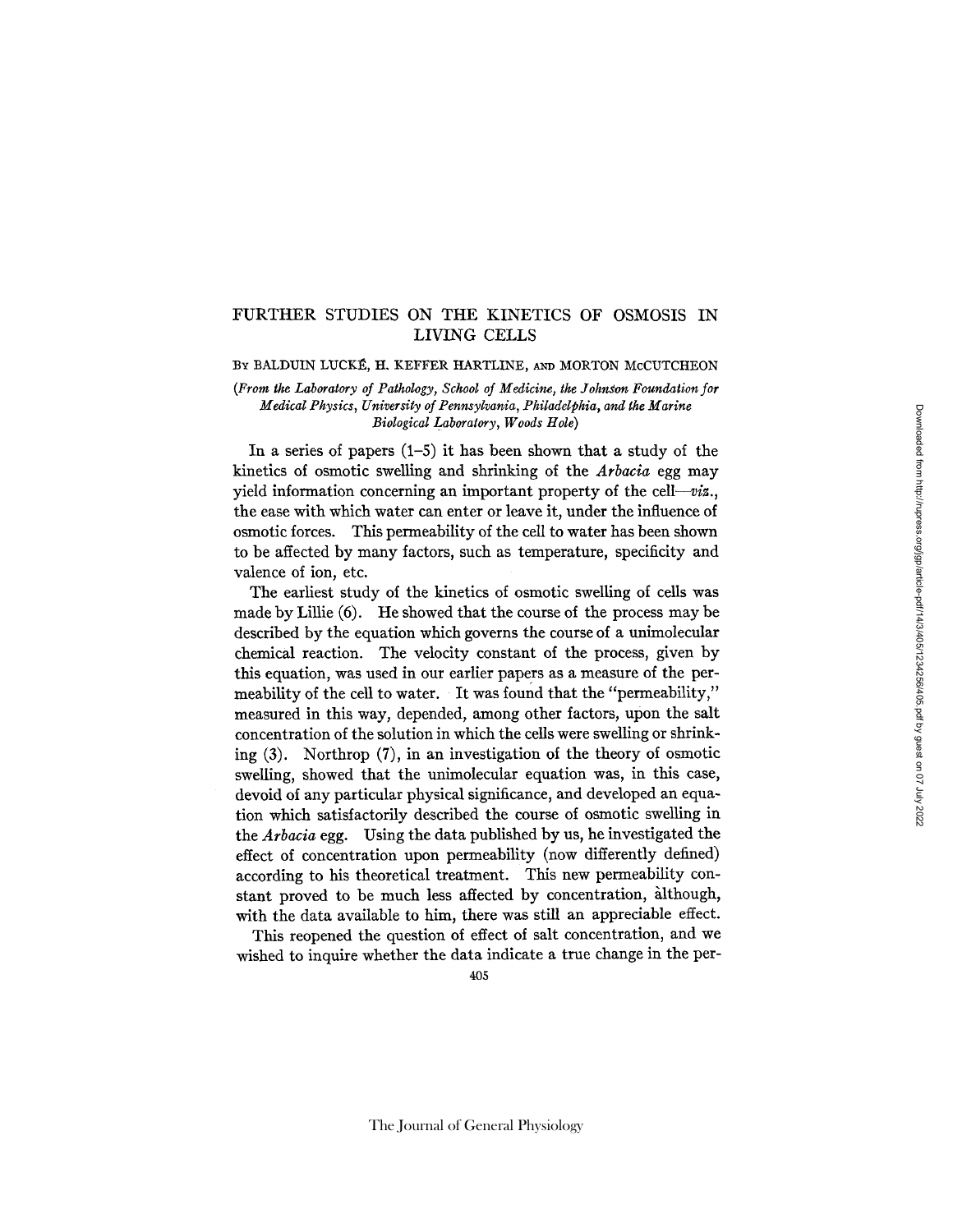meability of the cell with changing concentration of the external medium. To this end we have made a more extensive series of experiments. As our attention had been called to the empirical nature of the Lillie equation prior to the appearance of Northrop's paper, and as we had already developed and applied an equation whose derivation differs somewhat from that of Northrop's, we shall include in this paper our theoretical treatment, and apply it, together with Northrop's, to the new data.

### *Theory*

That the *Arbacia* egg constitutes an osmotic system is suggested by the simple observation of its swelling or shrinking when placed in a medium whose osmotic pressure differs from that of sea water. To account for the experimental data quantitatively in terms of the known laws governing osmotic processes, it is necessary to make certain assumptions concerning the cell and its surroundings:

1. The *Arbacia* egg consists of a solution of osmotically active substances, surrounded by a semipermeable membrane.

The fact that a fraction of cell volume is occupied by osmotically inactive material is neglected for the moment for the sake of simplicity, but will be introduced later as a correction.

2. The aqueous systems concerned obey the laws of ideal dilute solutions.

3. Only osmotic forces are concerned in the passage of water across the surface of the egg.

Assumptions 1 to 3 have been discussed in a previous communication (8).

4. The resistance to the diffusion of water is confined to the surface of the egg.

This neglects the time required to equalize concentration differences within the egg itself, as compared with that required for the water to diffuse across the membrane. It is made in the interests of simplicity of mathematical treatment.

5. The resistance to the diffusion of water, per unit area of cell surface, is constant.

This assumption in effect neglects any change in the properties of the membrane as the cell swells or shrinks. In the absence of deft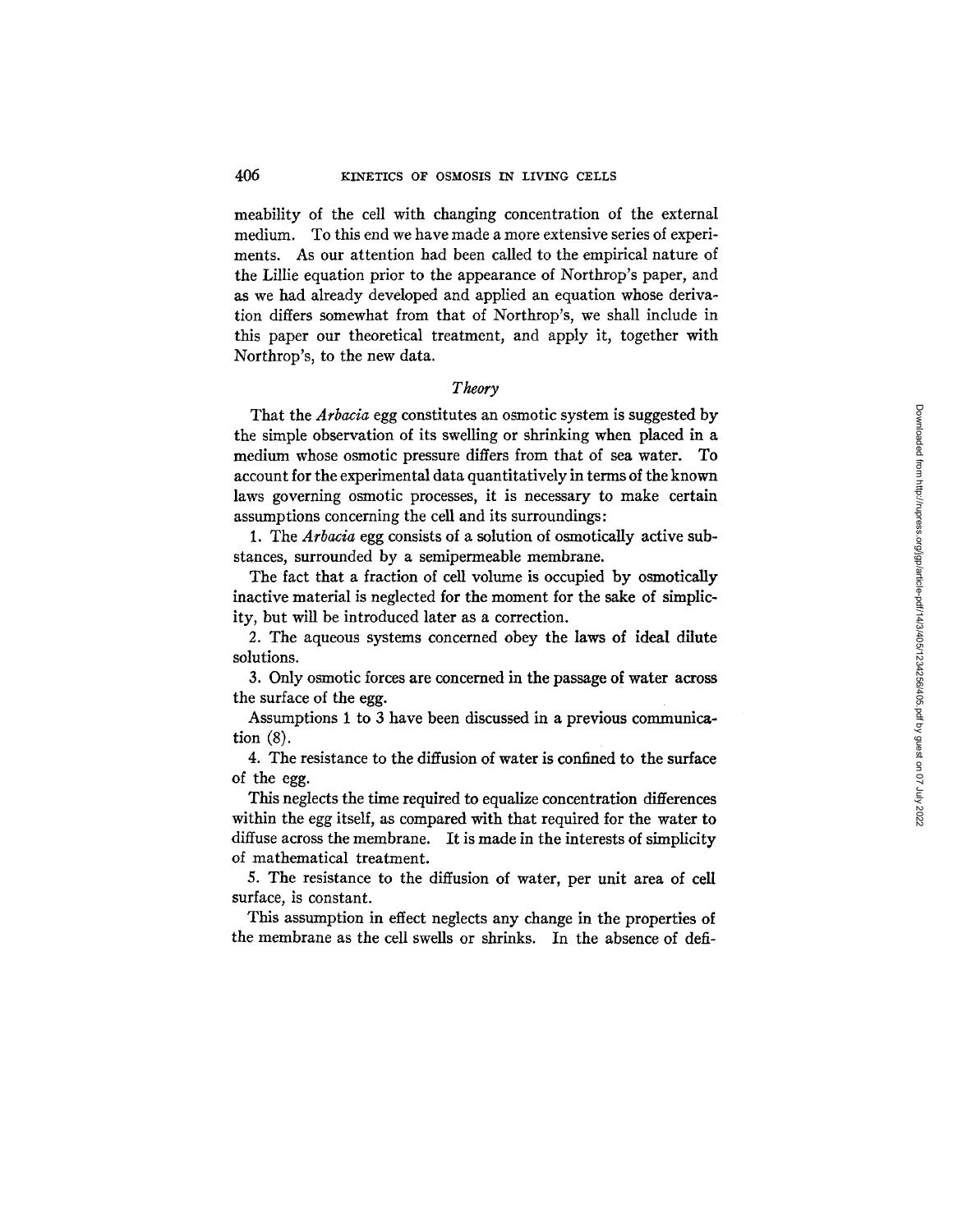nite knowledge concerning the structure of the membrane, this seems to be the most general method of treatment. Northrop (7), however, has dealt with this problem differently; a comparison of the resulting theories will be made in the present paper.

These assumptions permit the development of a theory which shall attempt to account, quantitatively, for the experimental facts of swelling and shrinking. It is evident that when an *Arbacia* egg is placed in a solution the osmotic pressure of which is not equal to that of the interior of the egg, water will be transported across the membrane under the influence of the outstanding difference in pressure on the two sides. This transfer takes place, according to the laws governing such processes, in such a direction as to tend to equalize the difference in pressure $-i.e.,$  from the more dilute to the more concentrated medium. The egg, being a closed system, will consequently gain or lose water, and will finally come into a condition of equilibrium, when the osmotic pressure of the interior equals that of the surrounding medium. This gain or loss of water is equal to, and may be directly measured by, the change in volume of the egg.

When in equilibrium with the external solution, we have already shown (8) that the product of pressure and volume of these cells is, as a first approximation, constant, and that

$$
P_{ex} V_e = P_o V_o \tag{I}
$$

Here,  $P_{ex}$  is the osmotic pressure of a solution with which the cell is in equilibrium, and therefore is also the pressure inside the egg;  $V_e$  is the cell volume at equilibrium;  $P_{o}$  and  $V_{o}$  are pressure and volume of the egg in ordinary sea water.

In the present paper we are dealing chiefly with cells not in equilibrium with the external solution and must therefore assume that the pressure-volume product is constant also under this condition. We write,

$$
PV = P_o V_o \tag{I } a)
$$

where  $P$  and  $V$  are pressure and volume of the cell at any time.

When the egg is not in equilibrium with the external medium, we observe the process of swelling or of shrinking. According to assumption 5 the rate of transfer of water across unit area of membrane de'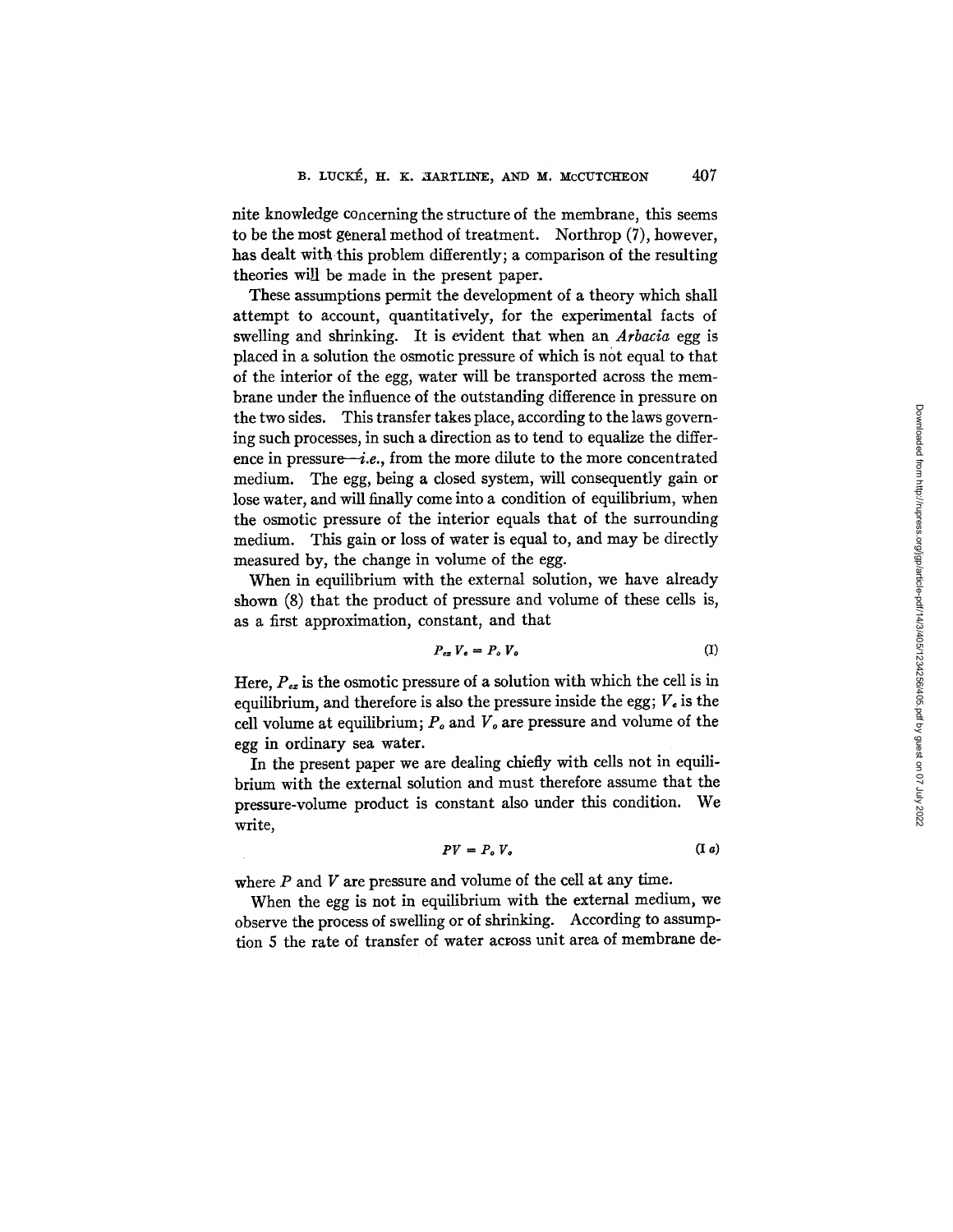pends only on the available pressure difference, and is proportional to it. Consequently the rate of transfer of water into or out of the egg will be proportional to the area of its surface, and to the difference in osmotic pressure between the interior and the external medium. This rate of transfer of water for the entire egg is measured directly by its rate of change of volume, and we write

$$
\frac{dV}{dt} = k \cdot S \cdot (P - P_{ex}) \tag{II}
$$

Here  $\frac{dV}{dt}$  is the rate of change of volume of the egg; S is the area of the surface,  $P$  is the osmotic pressure of the interior of the egg,  $P_{ex}$  that of the surrounding medium, k is a factor of proportionality,

It is seen that the equation holds equally for swelling  $\left(\frac{dV}{dt} > 0\right)$  or shrinking  $\begin{pmatrix} dV & 0 \\ dt & 0 \end{pmatrix}$ , and is so written that k is always a positive number. Moreover, it satisfies the condition for equilibrium  $\left(\frac{dV}{dt} = 0\right)$ , that the internal pressure equal that of the external medium.

which we shall term the *permeability of the cell to water.\** 

Equation II cannot be integrated as it stands. However, Equation Ia furnishes the necessary relation between the internal osmotic pressure, P, and the volume of the egg.  $P_{ex}$  is a constant in the integration; for the sake of symmetry we shall, however, introduce the constant  $V_e$  given by Equation I. S is readily expressed in terms of V, and we have:

$$
\frac{dV}{dt} = k (36 \pi)^{\frac{1}{3}} \cdot P_o V_o \cdot V^{\frac{3}{4}} \left( \frac{1}{V} - \frac{1}{V_e} \right)
$$
 (II *a*)

<sup>\*</sup> This definition of permeability is seen to possess a definite physical meaning *viz.,* the number of cubic micra of water entering the cell per minute per unit area of membrane, per atmosphere of difference in osmotic pressure between interior and external medium. This definition of permeability has been used in our more recent papers (4, 5); its value may be computed directly from the graph of the swelling or shrinking processes.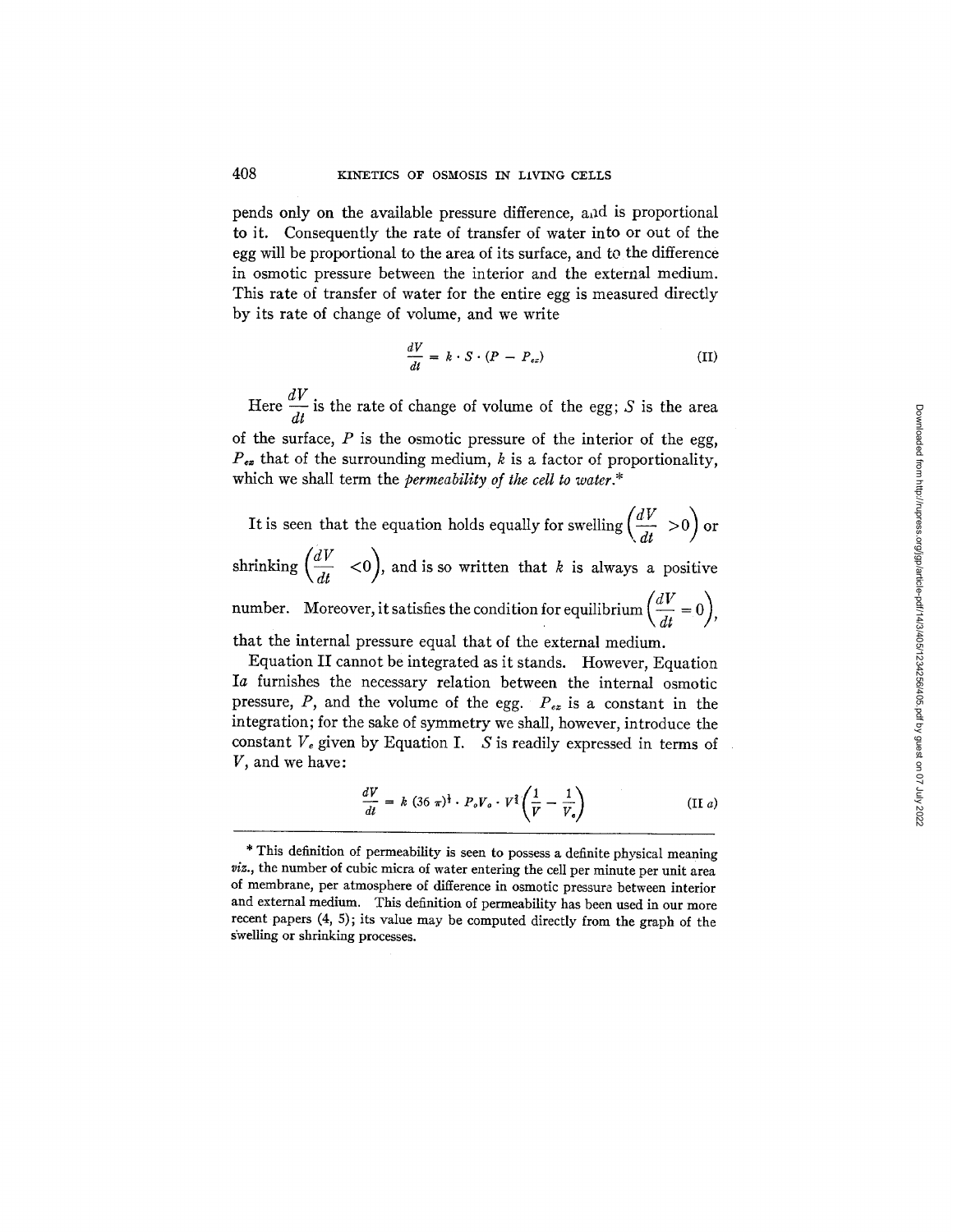In this differential equation the variables are the time,  $t$ , and the volume of the egg, V; all other terms are constant. On integration we obtain the equation governing the expected course of swelling or shrinking:

$$
k(36 \pi)^{\frac{1}{3}} \cdot P_o V_o \cdot t = V_e \left[ V_e^{\frac{1}{3}} \left( \frac{1}{2} \ln \frac{V_e^{\frac{3}{4}} + (V_e V)^{\frac{1}{2}} + V^{\frac{3}{2}}}{(V_e^{\frac{1}{3}} - V^{\frac{1}{2}})^2} + \sqrt{3} \tan^{-1} \frac{2 V^{\frac{1}{3}} + V_e^{\frac{1}{3}}}{\sqrt{3} V_e^{\frac{1}{3}}} \right) - 3 V^{\frac{1}{3}} \right]_{V_{\ell=0}}^{V} (III)
$$

where  $V$  is the volume of the eggs at time  $t$ . As indicated by the conventional notation, the term in the square brackets is to be taken between the limits V and  $V_{t}$ .

The treatment given by Northrop is somewhat different. He considers two cases: (a) the membrane contains pores whose diameter

$$
k(36\pi)^{\frac{1}{2}} \cdot P_o V_o \cdot t = f(V, V_o) \Big|_{V_t=0}^{V}
$$
 (III a)

For purposes of computation, it is helpful to note that  $f(V, V<sub>e</sub>)$  is homogeneous in V and  $V_e$  and of degree  $\frac{4}{3}$ . We therefore have the identity

$$
f(V, V_{e}) = (V_{e})^{\frac{1}{3}} \cdot f\left(\frac{V}{V_{e}}, 1\right)
$$

This has the distinct advantage that  $f(\frac{V}{V}, 1)$  may be computed once for all for a number of values  $\frac{V}{V}$ ; these values of f are then plotted against those of  $\frac{V}{V}$  as a conversion chart. The computation of  $f(V, V_e)$  is thus reduced to three steps:

1. Computation of  $\frac{V}{V}$ 

2. Finding, by means of the conversion chart,  $f(\frac{V}{V}, 1)$ .

3. Computation of  $f(V, V<sub>e</sub>)$  by the identity given above. The construction of the conversion charts—one for swelling  $\left(\frac{V}{V} \right)$  and one for shrinking  $\left(\frac{V}{V}\right)$  >1) forms the only laborious part of the work.

<sup>\*</sup> We shall find it convenient subsequently to refer to the entire fight hand side of this equation (without regard to limits) as  $f(V, V_e)$ , it being understood that in any one experiment of swelling or shrinking  $V_e$  is a constant, given by Equation I. We therefore write III simply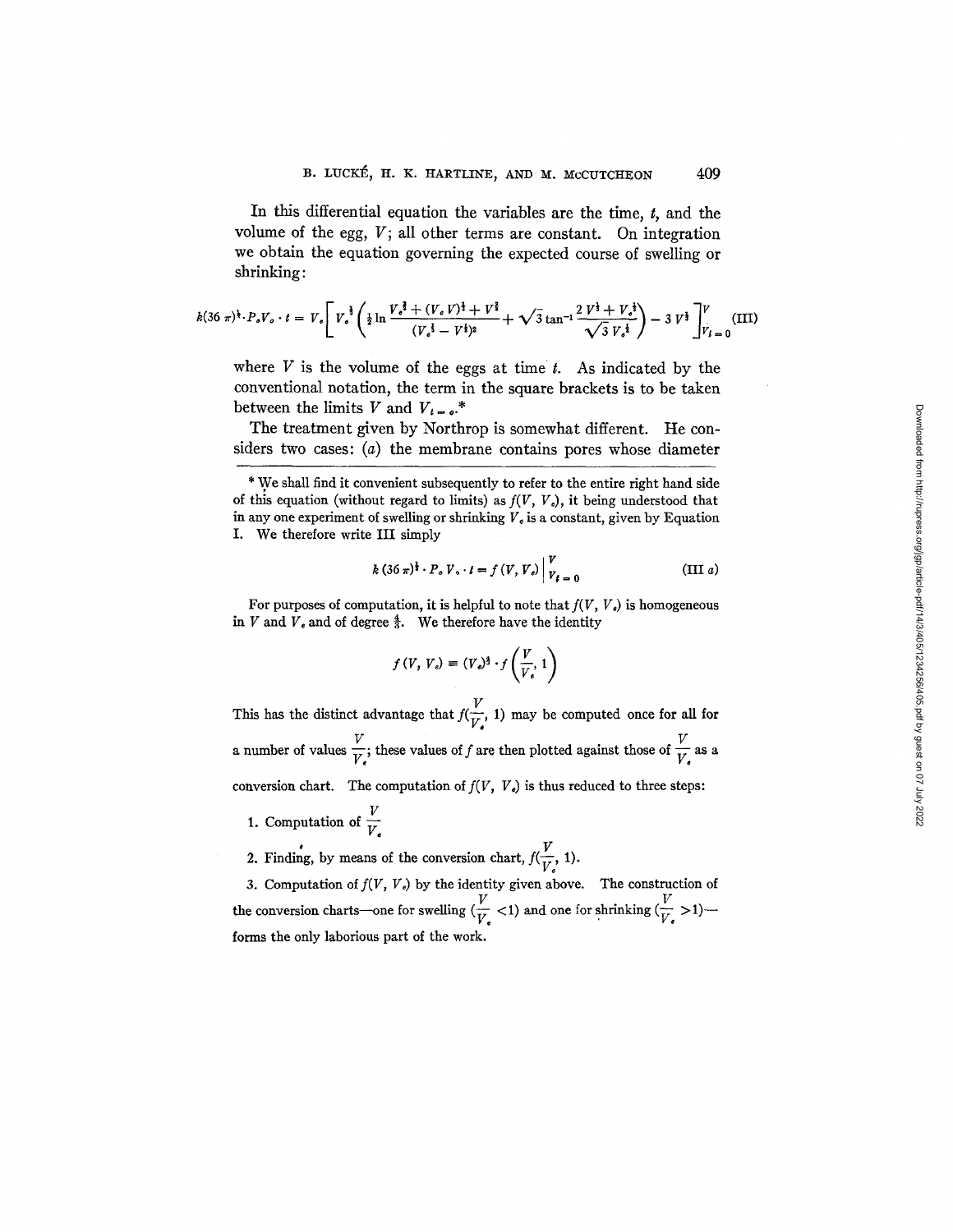increases as the cell membrane is stretched in the swelling process;  $(b)$  the membrane, as it is stretched, does not alter in volume--its area increasing and its thickness decreasing. He then shows that both these assumptions lead to the same differential equation:

$$
\frac{dV}{dt} = C_2 \cdot (36 \pi)^{\frac{2}{3}} \cdot P_o V_o \cdot V^{\frac{2}{3}} \left( \frac{1}{V} - \frac{1}{V_e} \right)
$$

from which he writes

$$
C_2 (36 \pi)^{\frac{2}{3}} P_o V_o \cdot t = V_e^{\frac{2}{3}} \left[ \frac{1}{2} \ln \frac{V_e^{\frac{2}{3}} + (V_e V)^{\frac{1}{3}} + V^{\frac{2}{3}}}{(V_e^{\frac{1}{3}} - V^{\frac{1}{3}})^2} - \sqrt{3} \tan^{-1} \frac{2 V^{\frac{1}{3}} + V_e^{\frac{1}{3}}}{\sqrt{3} V_e^{\frac{1}{3}}} \right] V_f = 0 \quad (N)
$$

where the notation is as in III.\* It is to be noted that Northrop's  $C_2$ " is different from the k of II and III.

#### EXPERIMENTS

The method employed in the present study is the same as has been previously described. Briefly stated, unfertilized eggs from a single specimen of *Arbacia punctulata* are placed in sea water which has been diluted with sufficient distilled water to give a solution having the desired osmotic pressure. Temperature control is accurate to  $\pm$ 0.5°C. With an ocular micrometer and low power objective, the diameter of an egg is measured at minute intervals. Since the cells are spherical, volume can be calculated from diameter. Each volume recorded in this paper represents the mean value of six cells.

The first group of experiments here reported were designed to answer the question, Is the permeability of the cell affected by the salt concentration of the medium? Cells were taken from undiluted (100 per cent) sea water and placed in 20, 40, and 60 per cent sea water,

\* We have converted Northrop's notation to the form used in this paper.

We note once more that the right hand side is homogeneous in  $V$  and  $V_{\epsilon}$ : we may, therefore, use the same method of computation by a conversion chart. Indeed, the presence of so many terms which are common to both Equations III and  $III<sub>N</sub>$  makes it possible to construct charts for both equations with very little additional labor.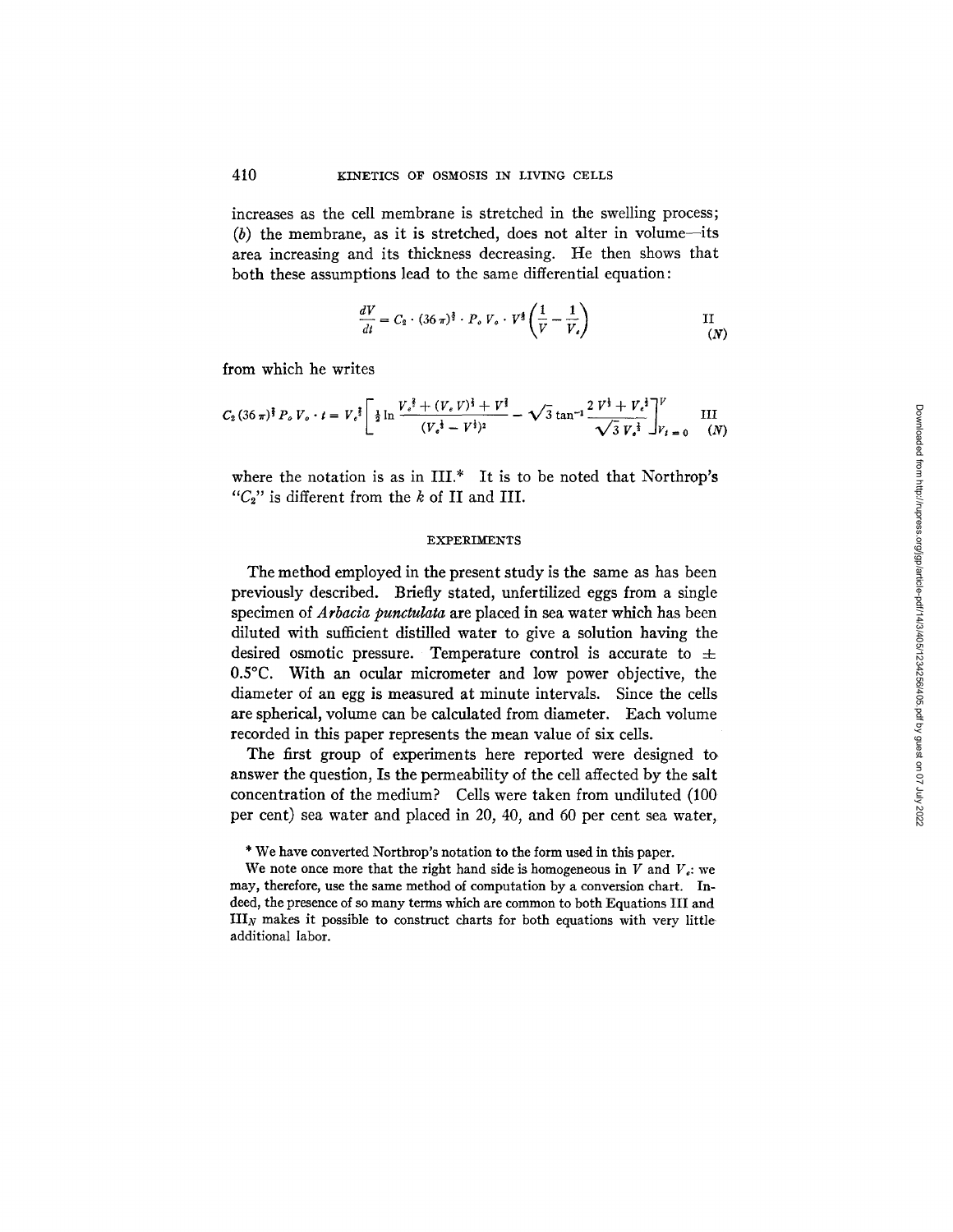respectively.\* The course of swelling was followed for a number of minutes. Data obtained from three experiments of this character are given in Table I. The same data have been used in Fig. 1, where

$$
\frac{1}{(36\,\pi)^{\frac{1}{3}}\cdot P_o\,V_o}\cdot f(V,V_e)
$$

has been plotted against time. The resulting graphs are, in general, straight lines, showing that Equation III fits the data.\*\*

Moreover, these straight lines are approximately parallel, showing that there is no effect of salt concentration of the medium on permeability, at least under these conditions. Values of permeability factor  $k$  are given in Table I; these values show no drift with concentration.

In seven other experiments, in which various concentrations of sea water-20, 30, 40, 50, 60, 70 and 80 per cent--were used in different combinations, and at temperatures ranging from 15 to 21°C., the permeability factor was not found to vary in any definite way with the osmotic pressure of the medium.

Similar results are obtained by applying Northrop's equation. This is found to fit the data quite as well as Equation III. Constants calculated by means of Northrop's equation are given in Table I as values of  $C_2$ . These values also, it is seen, show no drift with change in concentration.

It is, therefore, concluded that under these conditions--that is, when cells previously in 100 per cent sea water are made to swell in various hypotonic dilutions of sea water, permeability as now defined is not affected by the osmotic pressure of the medium. The *"velocity*  constant" of the unimolecular equation used in earlier papers has been shown to possess no physical significance, and the "concentra-

<sup>\*</sup> By 20 per cent sea water, for example, is meant a solution consisting of 20 parts of sea water and 80 parts of distilled water.

<sup>\*\*</sup> More accurately stated, the equation fits the data over the first few minutes of the experiment. The later points in the 20 per cent experiments are seen to rise above the straight line, indicating increase in permeability, which is probably due to injury, as cytolysis occurs a few minutes later. In contrast to this the later points in 60 per cent sea water (and especially in 70 and 80 per cent, as shown by unpublished experiments) tend to lie below the line, indicating that in these concentrations the equation does not fit the later part of the course of swelling.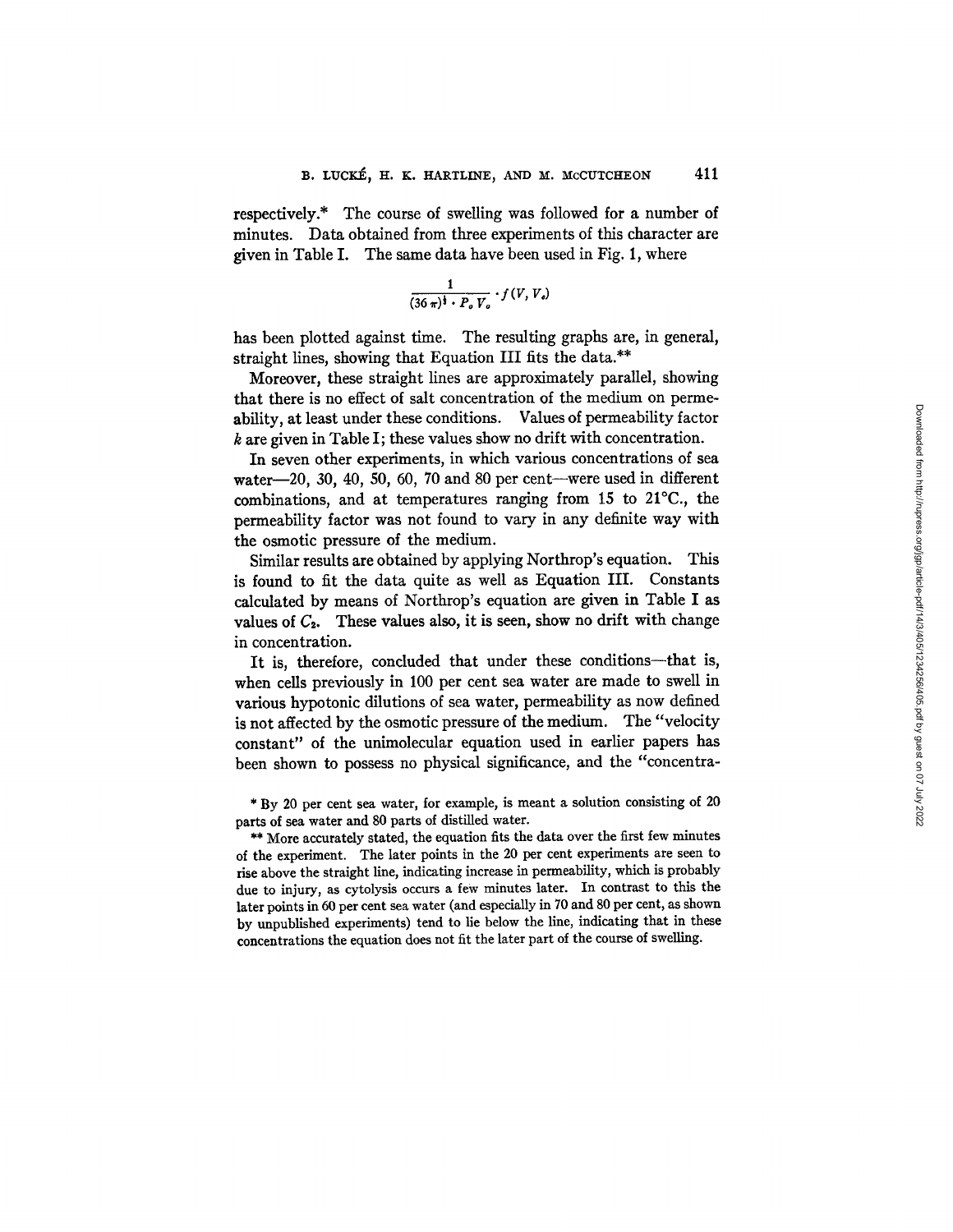tion effect" on this velocity constant is seen to be due to the empirical nature of the equation.

### TABLE I

Data from three experiments (A, B, C) on the effect of salt concentration of the medium on permeability of the cell to water. The temperature was 15°C. The figures in the table must be multiplied by 100 to give the actual volumes in cubic micra. Each figure represents the mean volume of six ceils. Volumes at times zero (0) have been obtained by extrapolation. In the bottom rows are given the values of the permeability factors obtained by the equation developed in this paper (k), and by Northrop's equation  $(C_2)$ . The values of k indicate the number of cubic micra of water that pass through one square micron of cell surface per minute per atmosphere of pressure. The values of Northrop's constant are expressed in different units. It is seen that neither of these constants is affected by the salt concentration of the medium.

| Experiment:            | A      |        |        | B      |        |        | C      |        |        |
|------------------------|--------|--------|--------|--------|--------|--------|--------|--------|--------|
| Per cent sea<br>water: | 20     | 40     | 60     | 20     | 40     | 60     | 20     | 40     | 60     |
| Time<br>Min.           |        |        |        |        |        |        |        |        |        |
| 0                      | (2294) | (2294) | (2294) | (1960) | (2105) | (2045) | (2300) | (2300) | (2310) |
| 1                      | 2368   | 2377   | 2344   | 2135   | 2240   | 2139   | 2447   |        | 2405   |
| 2                      | 2543   | 2523   | 2447   | 2298   | 2358   | 2223   | 2666   | 2494   | 2494   |
| 3                      | 2716   | 2606   | 2523   | 2471   | 2494   | 2289   | 2819   | 2646   | 2548   |
| $\boldsymbol{4}$       | 2850   | 2742   | 2582   | 2582   | 2591   | 2363   | 2914   | 2742   | 2616   |
| 5                      | 2967   | 2845   | 2646   | 2742   | 2666   | 2428   | 3092   | 2887   | 2656   |
| 6                      |        | 2914   | 2691   | 2903   | 2767   | 2480   | 3313   | 2962   | 2721   |
| 7                      | 3233   |        |        | 3092   |        |        | 3538   |        |        |
| 8                      | 3348   | 3114   | 2809   | 3279   | 2914   | 2557   | 3894   | 3114   | 2845   |
| 9                      | 3520   |        |        | 3556   |        |        |        |        |        |
| 10                     | 3629   | 3290   | 2898   |        | 3065   | 2646   |        | 3389   | 2940   |
| 11                     | 3798   |        |        |        |        |        |        |        |        |
| 12                     | 3965   | 3440   | 2962   |        | 3216   | 2731   |        | 3642   | 2994   |
| 14                     |        | 3580   | 3048   |        | 3348   | 2757   |        |        | 3059   |
| k                      | 0.051  | 0.052  | 0.051  | 0.058  | 0.055  | 0.055  | 0.050  | 0.049  | 0.050  |
| $C_2 \times 10^6$      | 2.50   | 2.56   | 2.55   | 3.13   | 2.79   | 2.94   | 2.62   | 2.58   | 2.60   |

We have furthermore noted that Northrop's treatment, based on different assumptions of membrane structure, is also satisfactory for describing the experimental data. Moreover, his differently defined "permeability,"  $C_2$ , is also seen to be independent of the concentra-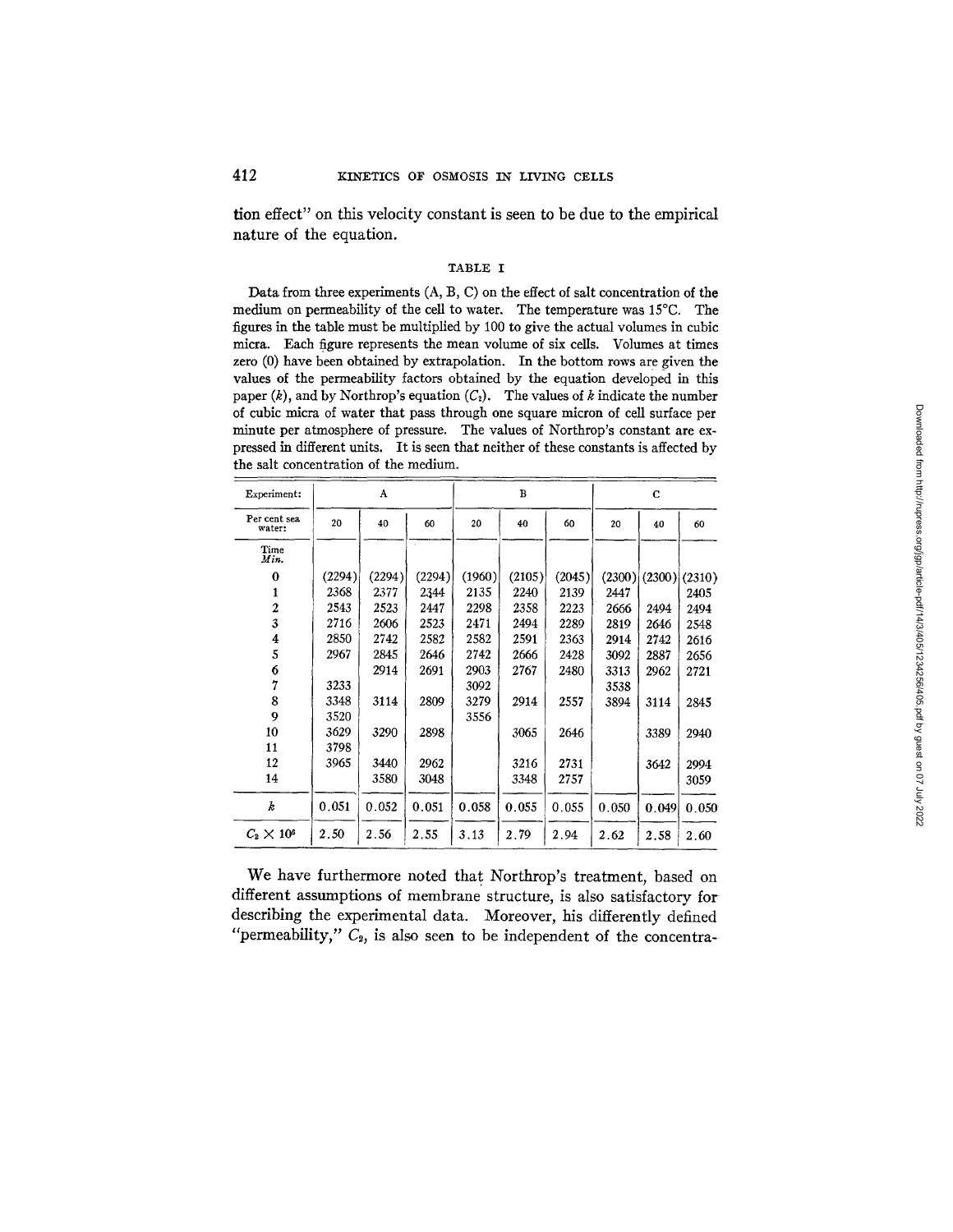tion of the external medium. Indeed, the equation  $k = C_2S$ , which expresses the relation between Northrop's permeability and ours, assures us that, if the constants be determined (graphically) always for the same volume of the egg, they will be proportional to one another. We conclude that the small effect of concentration noted



FIc. 1. The effect of salt concentration of the medium on the permeability of the cell to water. Data from three experiments (A, B, C) given in Table I, have been calculated by Equation III. When  $\frac{1}{(36\pi)^{\frac{1}{2}} P V} f(V, V_o)$  is plotted against time the resulting graphs are, in general, approximately parallel straight lines, the slopes of which are the values of the permeability factor. It is seen that the equation fits the data over the first several minutes; the deviations at later minutes are discussed in the text.

by Northrop was due to the fact that the scanty data available to him at that time were less reliable than the present.

That the two equations should agree so closely is explained when a numerical comparison of the two is made. It is then seen that the difference between the two becomes appreciable only in extremes of concentration which cannot be employed with this material, or at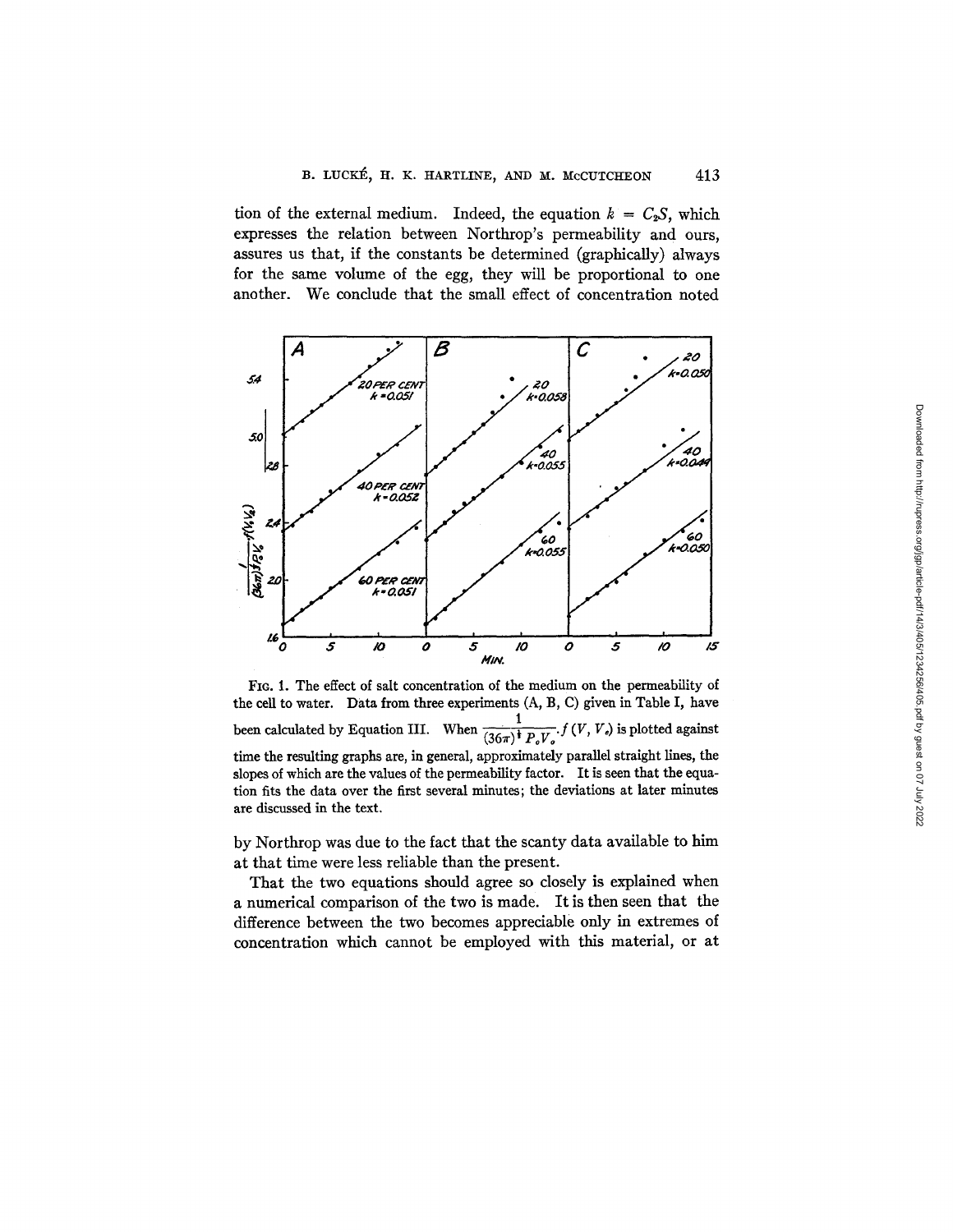volumes so close to equilibrium that the experimental errors mask any real differences.\* In short, at the present time, it is impossible to choose between the two treatments on the basis of kinetics alone. In the absence of definite knowledge of membrane structure it is consequently a matter of indifference which is chosen.



FIG. 2. The course of shrinking computed by Equation III. Cells previously swollen in 60 per cent sea water were returned to ordinary sea water in which they were measured during shrinking. The temperature was 15°C.

It is seen that a linear graph is obtained, showing that the equation fits the data.

As has been remarked, there is nothing in the derivation of the equation which in any way limits the treatment to swelling alone;

\* This is largely due to the presence, in both equations, of the term  $\ln (V_e^{\frac{1}{2}} V^{\frac{1}{3}}$ ) which predominates over all the rest.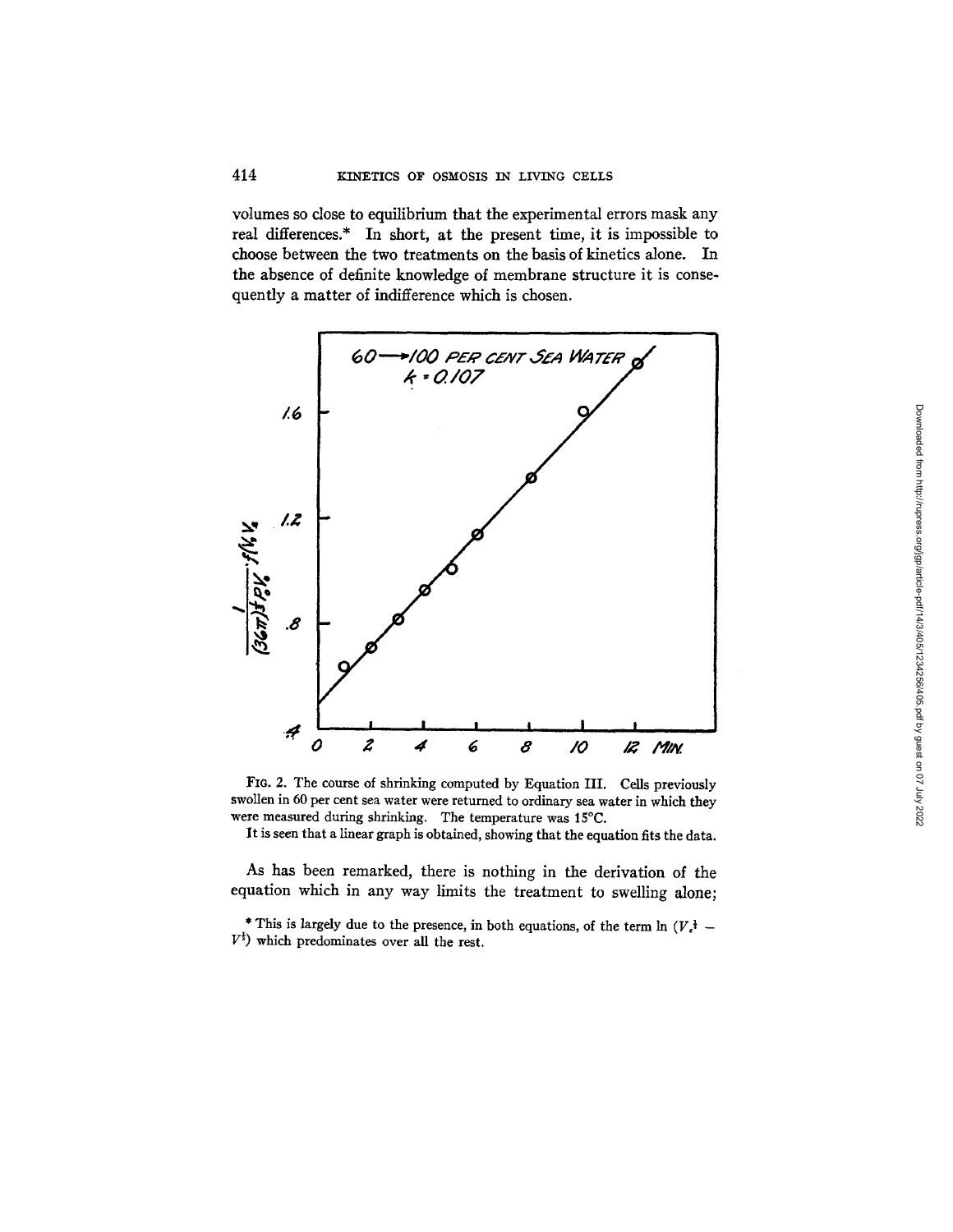indeed it is found adequately to describe the shrinking process as well. This is shown to be the case in Fig. 2, which is typical of a large number of experiments. The cells, previously swollen in 60 per cent sea water, are returned to 100 per cent sea water and the course of shrinking measured. The plot of  $\frac{1}{(36-1)! p V} f(V,V_e)$  against time is seen to be linear, indicating that the equation fits the data for shrinking. Northrop's equation describes the data equally well.

It is observed, however, that the value of  $k$  for shrinking is much greater than the values for swelling given in the preceding experiments. This difference has been found invariably in a large number of experiments in which swelling and shrinking have been compared.

A representative experiment is given in Table II. Cells have been measured while swelling in 60 per cent sea water at several temperatures. Other cells from the same animal, previously swollen in 60 per cent solution, have subsequently been measured while shrinking in ordinary sea water. Values of *k,* as determined by Equation III are given at the bottom of the table. It is seen that at corresponding temperatures, the value for shrinking is always greater than for swelling. The average ratio of shrinking to swelling in this experiment is 1.4.

Thus we reach the surprising conclusion that permeability, as defined by Equation III, is greater in shrinking than in swelling.

This at once suggests that Equation III may require modification. Indeed, one correction is already available. It was mentioned under assumption 1 that a fraction of cell volume is occupied by osmotically inactive material. Hence Equation *Ia,* heretofore used on account of its simplicity must be corrected for this fraction, which has been computed at 11 or 12 volume per cent  $(8)$ . We now write for Ia

$$
P(V-b) = P_o(V_o-b)
$$

in which  $b$  is the volume occupied by osmotically inactive material.

Making the necessary substitutions in Equation IIa and integrating, we obtain

$$
k (36 \pi)^{\frac{1}{3}} \cdot P_o (V_o - b) t = (V_e - b) \left[ \left( 1 - \frac{b}{V_e} \right) \cdot V_e^{\frac{1}{3}} \left( \frac{1}{2} \ln \frac{V_e^{\frac{3}{3}} + (V_e V)^{\frac{1}{3}} + V^{\frac{3}{3}}}{(V_e^{\frac{1}{3}} - V^{\frac{1}{3}})^2} \right) \right. \left. + \sqrt{3} \tan^{-1} \frac{2 V^{\frac{1}{3}} + V_e^{\frac{3}{3}}}{\sqrt{3} V_e^{\frac{1}{3}}} \right) - 3 V^{\frac{1}{3}} \Big]_{V_t = 0}^{V}
$$
 (IV)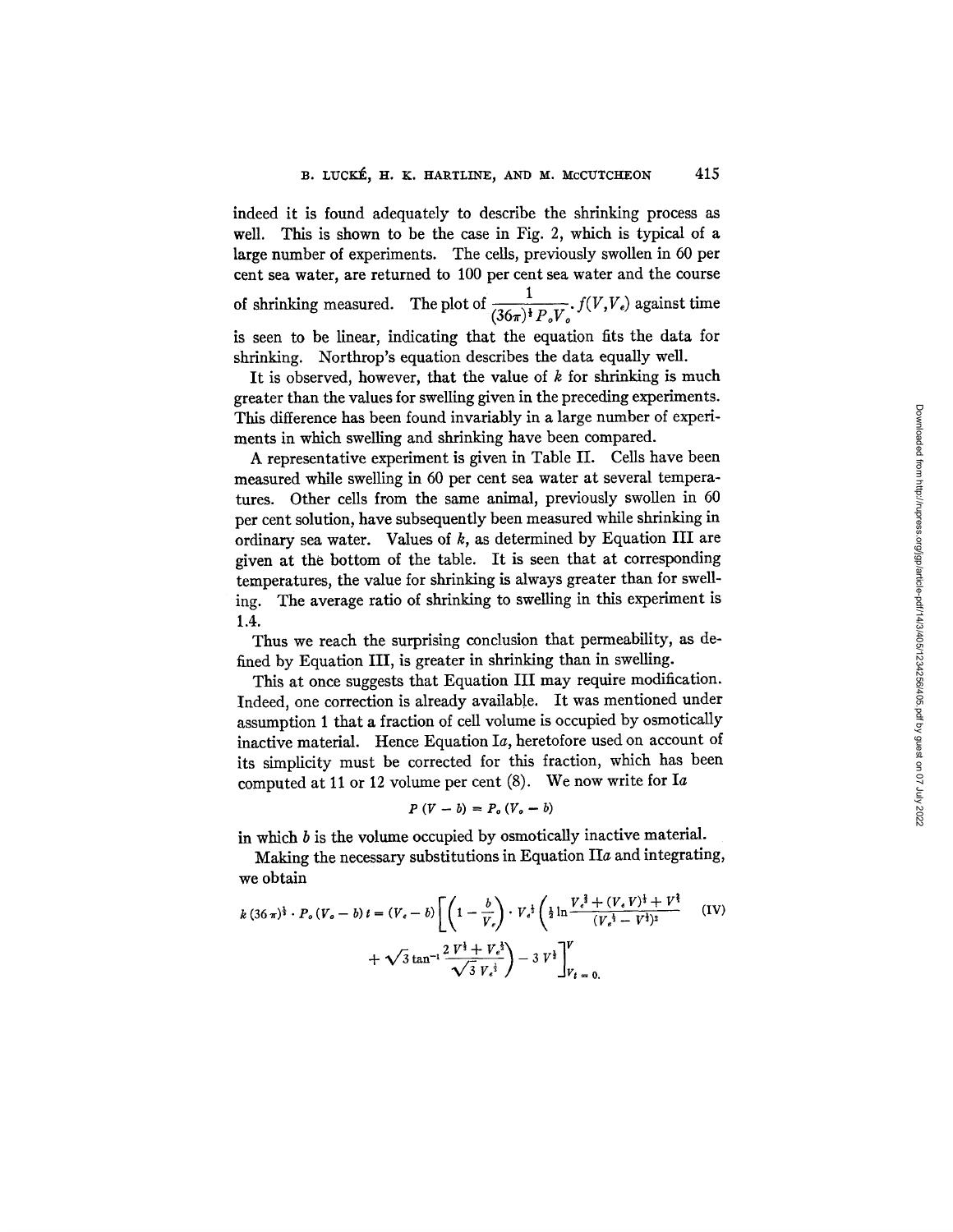### TABLE II

Permeability to water during swelling compared with that during shrinking at several temperatures. The upper half of the table represents the course of swelling in 60 per cent sea water, the lower half, the course of shrinking of cells returned from 60 per cent sea water to ordinary sea water. Permeability has been computed by Equation III ( $k_3$ ) and by Equation IV ( $k_4$ ), b has been taken as 12 per cent of the volume of cells in ordinary sea water. It is seen that there is less difference in the values of  $k_4$  in swelling and shrinking than in the values of  $k_3$ .

Each figure represents the mean volume of six cells. The figures must be multiplied by 100 to obtain volumes in cubic micra. The mean volume of 20 control cells in ordinary sea water was  $2033 \times 10^2 \mu^3$ .

|                           | Time                    | $12^{\circ}$ | 15°   | $18^{\circ}$ | 21°   | $24^{\circ}$ |
|---------------------------|-------------------------|--------------|-------|--------------|-------|--------------|
|                           | min.                    |              |       |              |       |              |
|                           | 1                       | 2276         | 2187  | 2317         | 2331  | 2313         |
|                           | $\overline{c}$          | 2368         | 2253  | 2428         | 2447  | 2471         |
|                           | $\overline{\mathbf{3}}$ | 2400         | 2322  | 2504         | 2557  | 2577         |
|                           | $\overline{\bf 4}$      | 2447         | 2381  | 2548         | 2631  | 2691         |
|                           | 5                       | 2485         | 2437  | 2606         | 2696  | 2778         |
|                           | 6                       | 2509         | 2494  | 2651         | 2731  | 2834         |
|                           | 8                       | 2596         | 2572  | 2757         | 2819  | 2903         |
| of<br>Course              | 10                      | 2646         | 2681  | 2834         | 2850  | 2978         |
| swelling                  | 12                      | 2716         | 2721  | 2887         | 2914  |              |
|                           | 14                      | 2783         | 2778  | 2967         | 2967  |              |
|                           | 16                      | 2834         | 2809  | 3016         | 3000  |              |
|                           | 18                      | 2850         | 2809  | 3026         | 3037  |              |
|                           | 20                      | 2898         | 2876  | 3070         | 3081  |              |
|                           | 22                      | 2919         | 2898  |              |       |              |
|                           | 24                      | 2940         |       |              |       |              |
|                           | $\boldsymbol{k_3}$      | 0.043        | 0.051 | 0.071        | 0.107 | 0.135        |
|                           | $k_{4}$                 | 0.047        | 0.059 | 0.079        | 0.111 | 0.156        |
| Course<br>of<br>shrinking | 1                       | 2871         | 2819  | 2861         | 2757  | 2606         |
|                           | $\boldsymbol{2}$        | 2772         | 2716  | 2778         | 2596  | 2428         |
|                           | 3                       | 2691         | 2666  | 2606         | 2485  | 2344         |
|                           | $\overline{4}$          | 2631         | 2562  | 2523         | 2381  | 2209         |
|                           | 5                       | 2562         | 2494  | 2461         | 2326  | 2179         |
|                           | 6                       | 2499         | 2447  | 2400         | 2244  | 2152         |
|                           | 8                       | 2442         | 2353  | 2313         | 2165  | 2101         |
|                           | 10                      | 2395         | 2285  | 2262         | 2109  | 2092         |
|                           | 12                      | 2335         | 2227  | 2240         | 2092  | 2079         |
|                           | 14                      | 2335         | 2218  | 2205         |       |              |
|                           | 16                      | 2298         |       |              |       |              |
|                           | $k_3$                   | 0.067        | 0.074 | 0.098        | 0.142 | 0.175        |
|                           | $k_4$                   | 0.059        | 0.067 | 0.086        | 0.128 | 0.157        |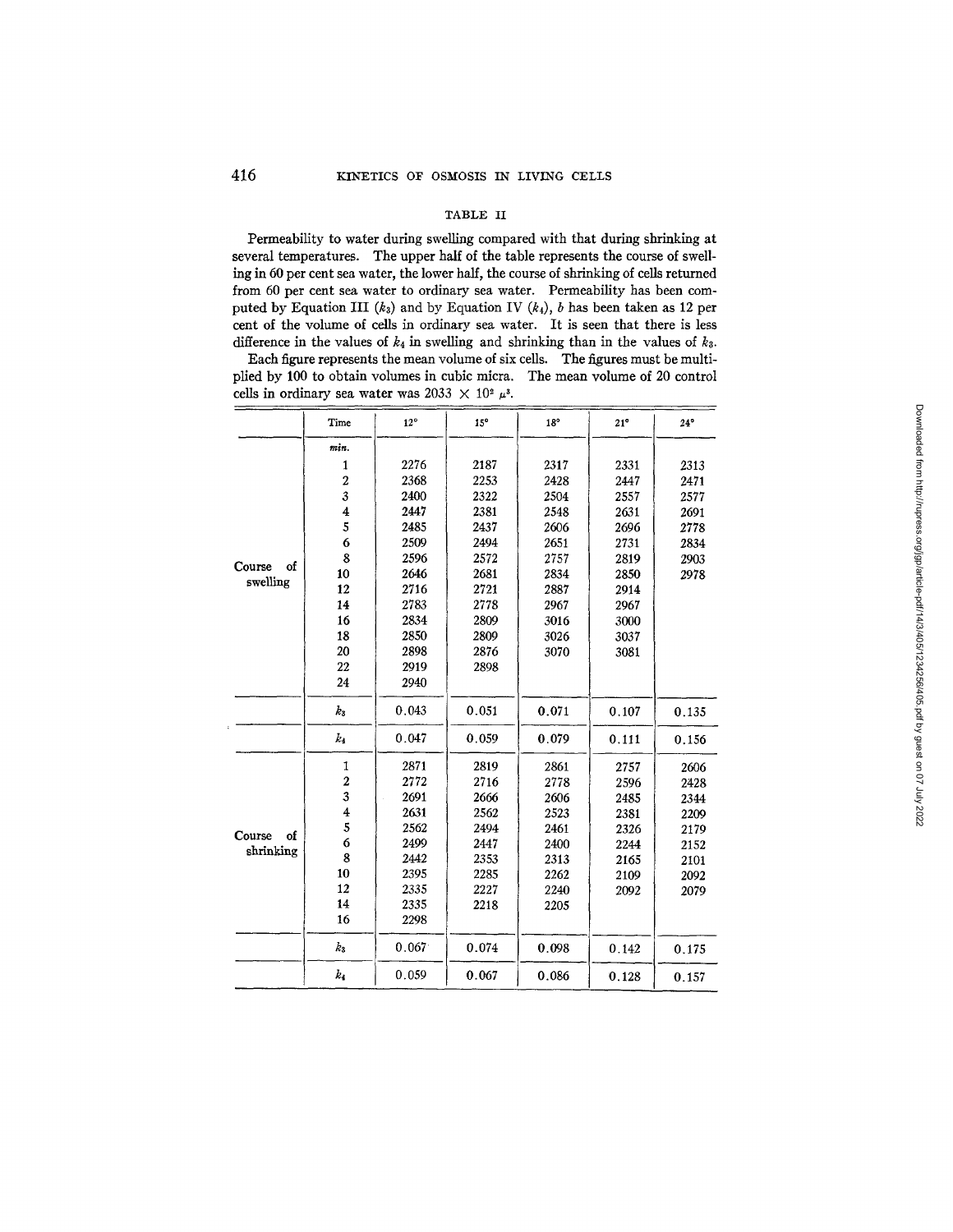Equation IV has been found to fit the data, if anything, a little better than Equation III.\* Applying it to the data of Table II, we obtain the values for permeability given in the bottom row. It is seen that  $k$  for swelling is slightly increased while  $k$  for shrinking is distinctly reduced. The average ratio of shrinking to swelling now becomes slightly greater than 1.1.\*\*

#### TABLE Ill

Permeability to water during swelling in 60 per cent sea water compared with that during shrinking in cells returned from 60 per cent sea water to ordinary sea water. Permeability has been computed in several experiments by Equation III ( $k_3$ ) and Equation IV ( $k_4$ ). *b* has been taken as 12 per cent of the volume of cells in ordinary sea water. The mean ratio of shrinking to swelling is, for  $k_3$ , 1.51; for k4, 1.25.

| Temp. | Swelling | Shrinking       | Ratio | Swelling | Shrinking | Ratio |
|-------|----------|-----------------|-------|----------|-----------|-------|
| ۰c.   | $k_3$    | k,              |       | k.       | k.        |       |
| 20    | 0.081    | $\degree$ 0.155 | 1.91  | 0.087    | 0.141     | 1.62  |
| 12    | 0.043    | 0.067           | 1.56  | 0.047    | 0.059     | 1.26  |
| 15    | 0.051    | 0.074           | 1.45  | 0.059    | 0.067     | 1.14  |
| 18    | 0.071    | 0.098           | 1.38  | 0.079    | 0.086     | 1.09  |
| 21    | 0.107    | 0.142           | 1.33  | 0.111    | 0.128     | 1.15  |
| 24    | 0.135    | 0.175           | 1.30  | 0.156    | 0.157     | 1.01  |
| 12    | 0.041    | 0.090           | 2.19  | 0.045    | 0.076     | 1.69  |
| 15    | 0.051    | 0.086           | 1.69  | 0.057    | 0.076     | 1.33  |
| 18    | 0.079    | 0.119           | 1.51  | 0.083    | 0.106     | 1.28  |
| 21    | 0.098    | 0.125           | 1.28  | 0.104    | 0.106     | 1.02  |
| 24    | 0.133    | 0.200           | 1.50  | 0.136    | 0.184     | 1.35  |
| 18    | 0.085    | 0.118           | 1.39  | 0.084    | 0.105     | 1.24  |
| 18    | 0.077    | 0.091           | 1.18  | 0.081    | 0.082     | 1.01  |

However, this ratio varies considerably in different experiments. In Table III, values of  $k_3$  and  $k_4$  are given for a number of experiments,

\* A similar correction can of course be applied to Northrop's equation.

\*\* While Equation IV describes the course of osmosis more accurately, it is relatively unwieldy. Therefore Equations II and III are to be preferred when no serious error is introduced by their use; this is the case in experiments in which cells from ordinary sea water are swelled in hypotonic dilutions.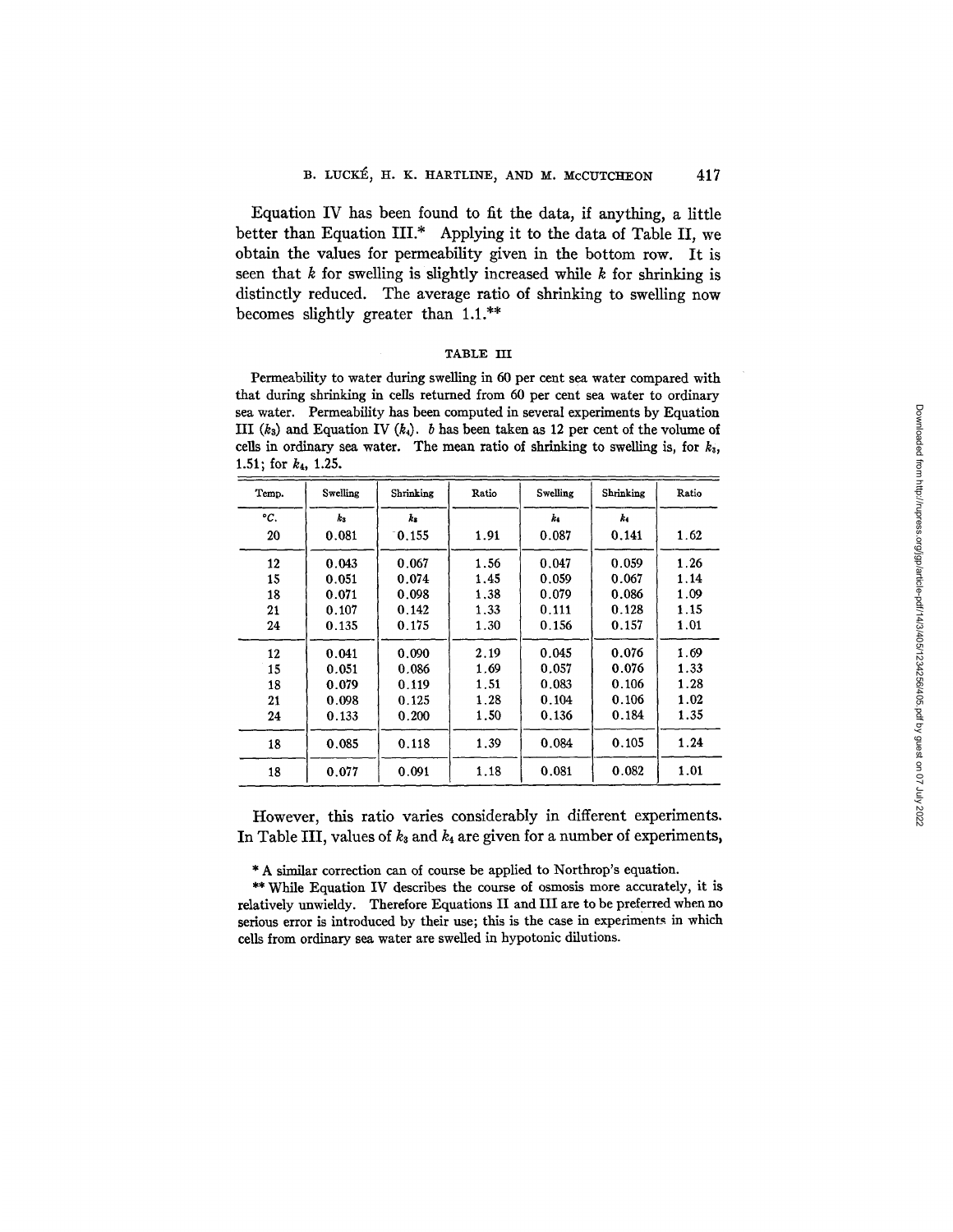together with the ratios of these permeability factors for shrinking and swelling. The mean ratio of shrinking to swelling when computed by Equation III is 1.51; by Equation IV is 1.25.

Thus Equation IV reduces the difference between shrinking and swelling by one-half, on the average. There still remains a significant difference between the two processes; water leaves the cell more readily than it enters. Consideration of the forces, such as elasticity and surface tension, and of mechanisms within the cell which might bring about this result will be made the subject of a future paper.

## DISCUSSION

In the present paper a theoretical treatment of osmosis has been developed which we believe marks a step in advance. Permeability has been defined in terms having definite physical meaning. So defined, permeability is found no longer to be dependent on the osmotic pressure of the medium, and so we have simplified our conception of the mechanism by which the flow of water across the cell surface is regulated. Our working hypothesis in its present form has already been found useful in measuring changes in permeability brought about by various environmental factors. That the hypothesis is subject to further modification is suggested by the observations that permeability, as we have defined it, is not constant after the first few minutes of the swelling and shrinking processes, and that its numerical value is greater in shrinking than in swelling.

### **SUMMARY**

Using unfertilized eggs of *Arbacia punctulata* as natural osmometers an attempt has been made to account for the course of swelling and shrinking of these cells in anisotonic solutions by means of the laws governing osmosis and diffusion. The method employed has been to compute permeability of the cell to water, as measured by the rate of volume change per unit of cell surface per unit of osmotic pressure outstanding between the cell and its medium.

Permeability to water as here defined and as somewhat differently defined by Northrop is approximately constant during swelling and shrinking, at least for the first several minutes of these processes.